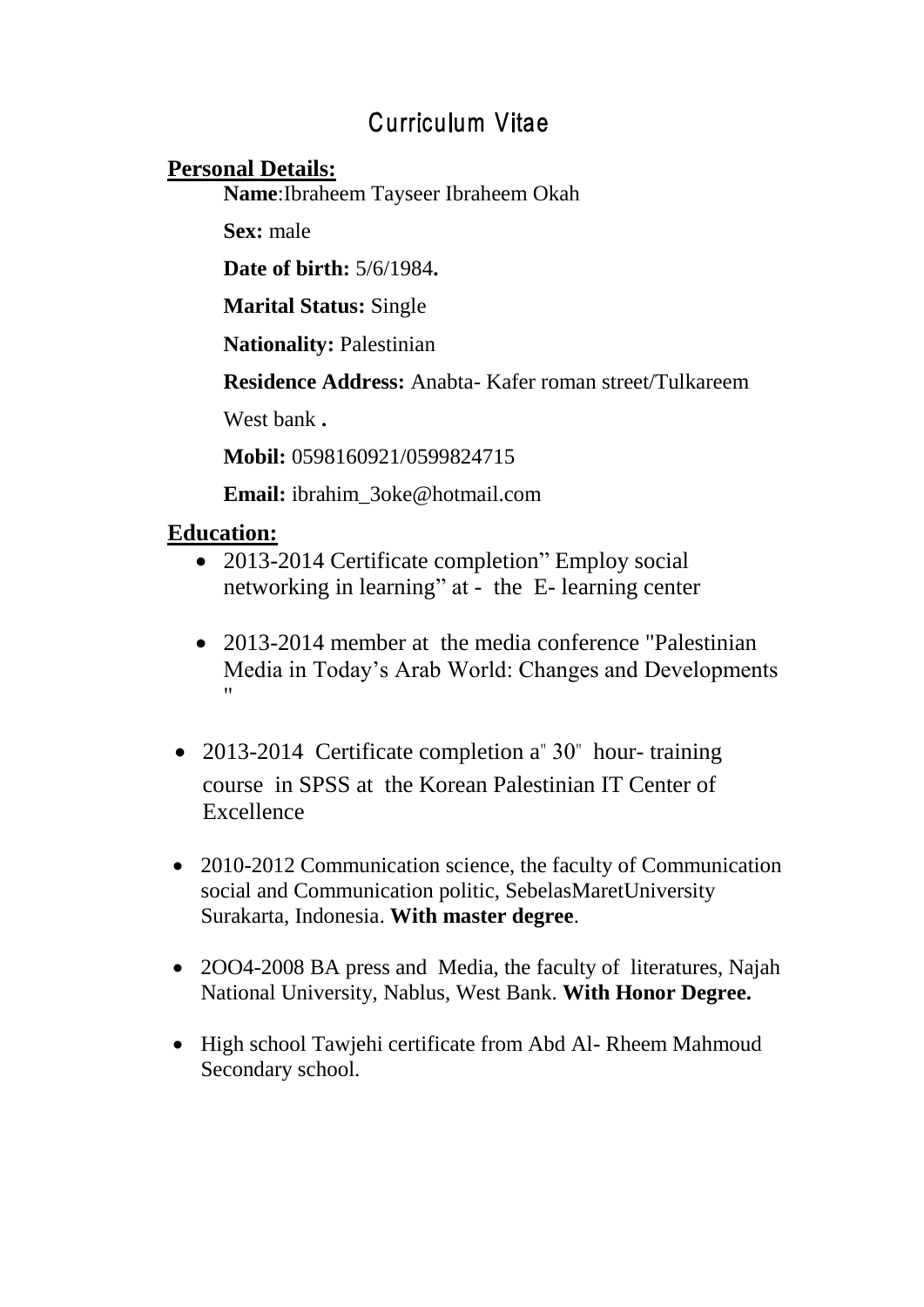# **Computer Skills:**

Very good in using Windows, Internet Applications, MS Office (Word, Excel and Power Point).

**Languages: Indonesian language :**very good **Arabic**: Native language**. English:** Very good

# **Training course:**

- \*The feature in the city of Jericho in the history of 14/3/2007
- \* Photoshop for the design of the newspaper
- \* Course in design for the design magazines in the press section
- \* The design of Web sites in the press section
- \* A course in radio and television editing

\* The work of radio magazines, radio reports, investigations and radio, films and documentaries

# **Professional Experience:**

#### **2007- Now:**

 **\*** Coordinator of the Media Department in Freedom Forum - Palestine

\* Covering all the activities of Freedom Forum – Palestine by writing Media reports describing all the issues discussed during the workshops.

\* Covering all the conferences held by Freedom Forum – Palestine By writing Media reports describing all the issues discussed during the conferences and coordinate with TVs and all Media types to cover them.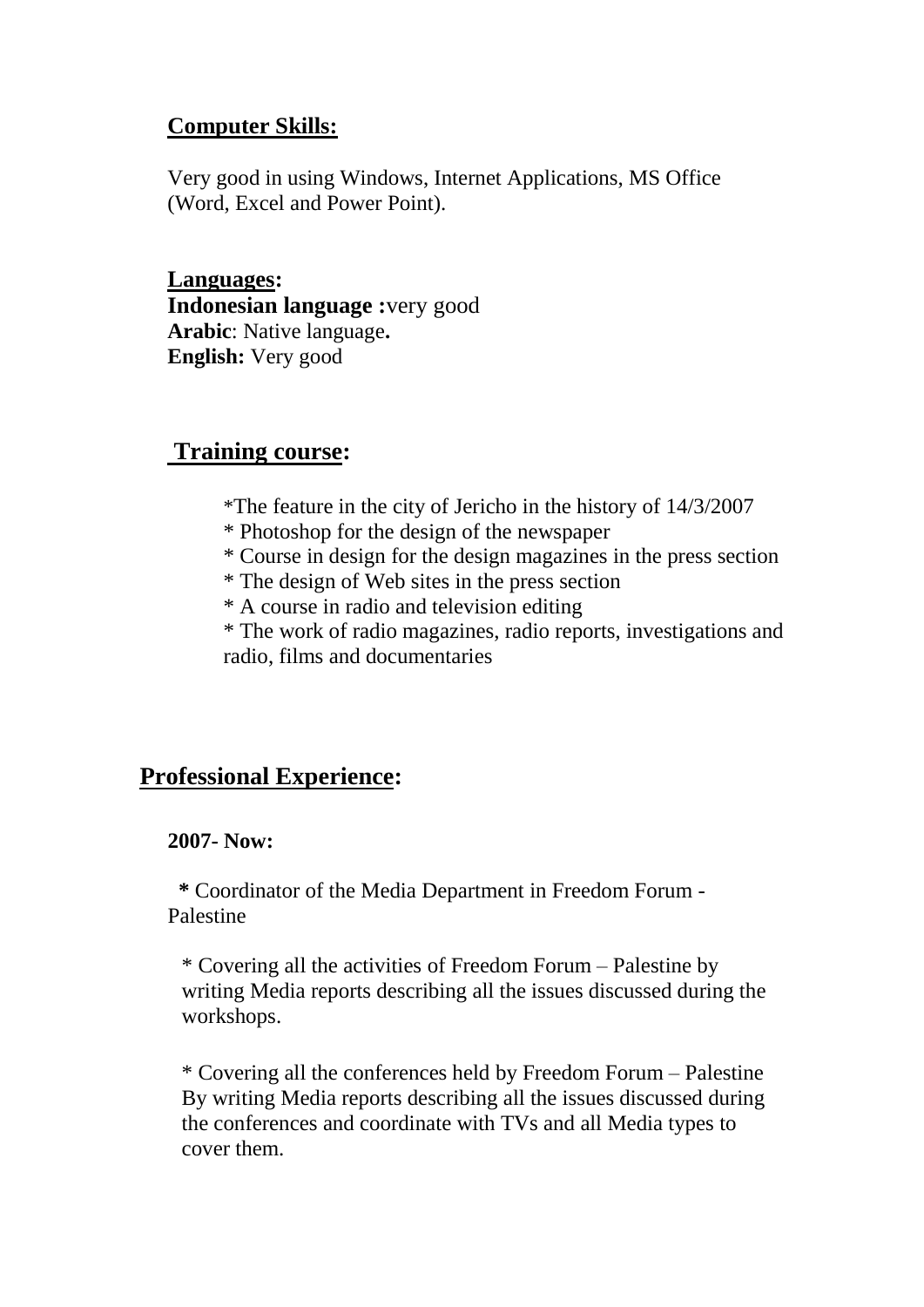\* Make studies and researches about all the subjects discussed in the conferences of Freedom Forum – Palestine and publish them in different Media types, which are:

First conference (2007): Media and expression freedoms Second conference (2008): Social and Political and Economic Freedoms

Third conference (2009): Secularism and Palestinian Political System

#### **2008- Now:**

**\*** Coordinator of the Media Department in Arab World Democracy and Electoral Monitor ( AL MARSAD)

**\_\_\_\_\_\_\_\_\_\_\_\_\_\_\_\_\_\_\_\_\_\_\_\_\_\_\_\_\_\_\_\_**

\* Covering all the activities of AL MARSAD By writing Media reports describing all the issues discussed during the workshops and conferences held by AL MARSAD

Writing all the Media Announcements and Reports about AL MARSAD events and activities and send them to Newspapers and Radios and Electronic Media Agencies.

**\_\_\_\_\_\_\_\_\_\_\_\_\_\_\_\_\_\_\_\_\_\_\_\_\_\_\_\_\_\_\_\_**

**\_\_\_\_\_\_\_\_\_\_\_\_\_\_\_\_\_\_\_\_\_\_\_\_\_\_\_\_\_\_\_\_**

**\_\_\_\_\_\_\_\_\_\_\_\_\_\_\_\_\_\_\_\_\_\_\_\_\_\_\_\_\_\_\_\_**

#### **2009**

\* Reporter in Al Hayat Newspaper: writing, editing publishing news reports and investigative journalism

**2009**

**\* Reporter in Watan TV**: writing, editing TV`s reports Writing and editing daily Newsletters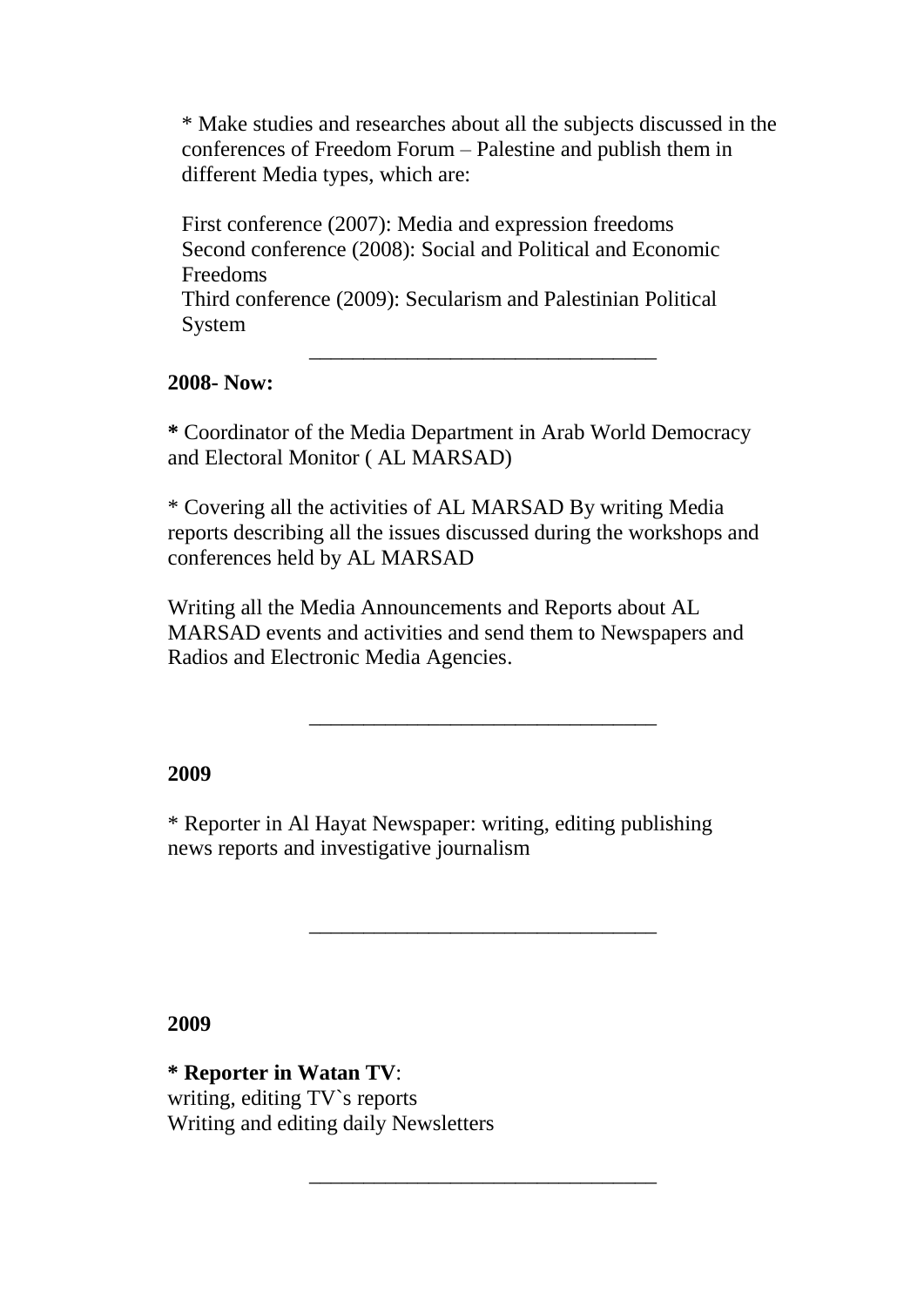**\* News editor in Ajyal Radio**: writing and editing radio newsletters

# **2010**

# **\* Week plans Producer in Russia Today TV:**

Producing Press Stories, political news, and dialogs. Coordinating with politicians in order to make interviews with them.

**\_\_\_\_\_\_\_\_\_\_\_\_\_\_\_\_\_\_\_\_\_\_\_\_\_\_\_\_\_\_\_\_**

# \***Trainer in RCHRS**

-Making workshops for youth groups from Hebron , Nablus, Tulkarm and Ramallah about Democracy and Human Rights and citizenship, and invite Politicians and Decision Makers to speak in these workshops

-Writing and editing reports about these workshops

-Writing news reports and send it to different newspapers

-Making conference at the end of each project, and invite decision makers and lecturers to speak in the conference, and invite all youth who participate in the past workshops.

-Writing news report about the conference and send it to different newspapers.

#### **\* Moderator in ALPHA Company For Researches an Studies**

- Monitoring the Forms of the Opinion Poll

- Make trainings to all the researchers

- Auditing the forms and make data entry on the computer .

- Monitoring the Forms cleaning process on the computer and making results

**2009**